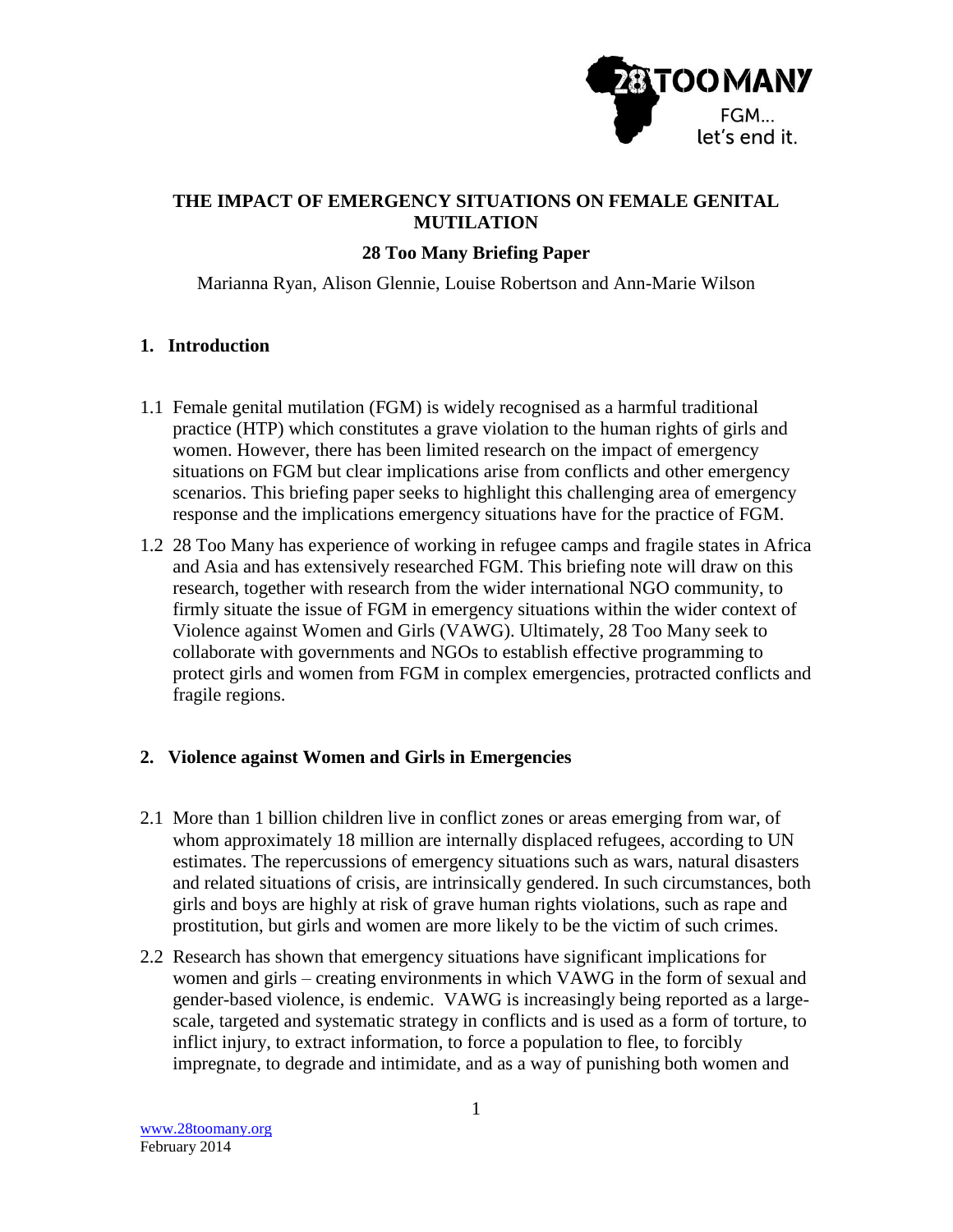

their male relatives, for actual or alleged actions committed by women or their family members.

- 2.3 As a result of the physical, social and emotional upheaval associated with emergency situations, girls and women are especially exposed to acts of sexual violence and gender-based violence; the loss of support mechanisms and a general absence of reliable healthcare services. Moreover, the absence of legal and punitive mechanisms results in a failure to prosecute the perpetrators, which in itself constitutes a further violation to women's rights.
- 2.4 The UNHCR identifies five categories which fall under the umbrella of sexual and gender-based violence: sexual violence; physical violence; emotional and psychological violence; harmful traditional practices (HTPs); and socio-economic practices. FGM can be categorised as a Harmful Traditional Practice and, together with other HTPs such as early or forced marriage, infanticide or neglect, emergency situations create unique complications.
- 2.5 On 29 May 2012 by the British Foreign Secretary, William Hague launched the Preventing Sexual Violence Initiative (PSVI) in support of UN Security Council Resolutions on women, peace and security and with the aim to reinforce and support international efforts to respond to sexual violence in conflict. The Initiative aims to enhance the capacity of countries, institutions, communities to support survivors, to end impunity for perpetrators and to provide expertise in responding to sexual violence in conflict through the creation of a multidisciplinary Team of Experts (ToE). The ToE consists of more than 70 specialists in Gender Based Violence, Criminal Lawyers, Specialist Investigators, Sexual Offences Examiners, Psychosocial Specialists and Social Workers, as well as Retired Police Officers with experience in criminal investigations.
- 2.6 On 30 January 2013 William Hague also announced the implementation of the first dedicated team of diplomats working full time on preventing sexual violence in conflict. The announcement was made in order to support the UN's efforts and £1 million in funding has been provided to the UN Secretary General's Special Representative on Sexual Violence in Conflicts office, in order to help bolster efforts to build local capacity, facilitate legal reform, and secure political support for national governments.
- 2.7 In a further announcement on  $25<sup>th</sup>$  November 2013, the Foreign Secretary said that "the largest summit ever staged" on PSVI will be hosted in the UK on 11th June 2014. The aim of the summit will be to create a consistent set of first response guidelines to ensure that victims of sexual violence in emergency situations receive consistent and sympathetic responses but also that information that is collected from them (physical and testimony) is taken and stored in a way that assists future prosecutions or other justice mechanisms.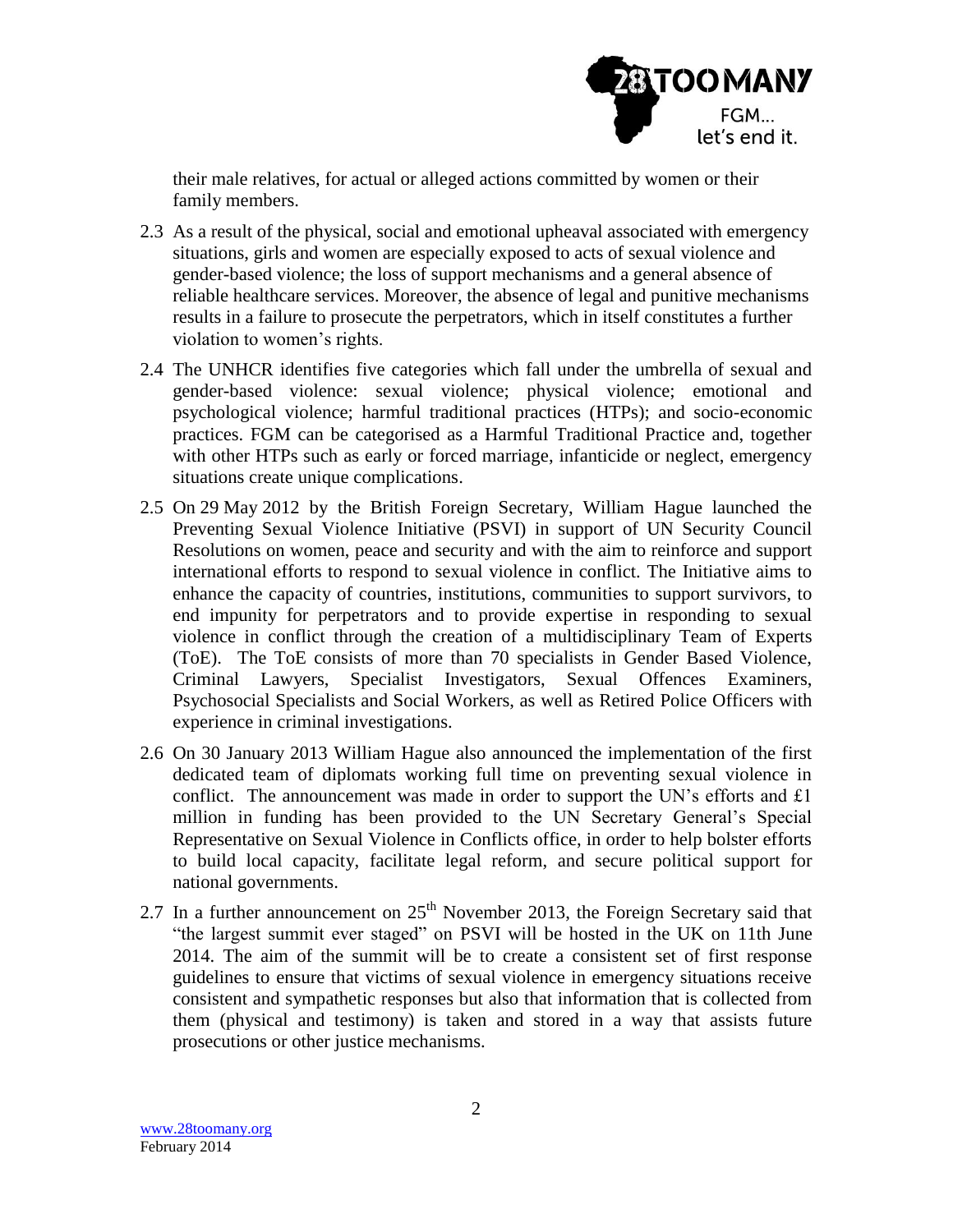

### 3. **Implications for FGM**

- 3.1 The 2009 UN Report to the UN General Assembly on The Girl Child succinctly summarised the direct relevance of FGM to the wider debate on tackling VAWG, stating that FGM 'is perpetrated without a primary intention of violence but is de facto violent in nature'. Listed below are some of the primary complications emergency situations present in relation to the practice of FGM, and the capacity of the international community to tackle the issue.
- 3.2 **Population displacement and its impact for FGM** The anti-FGM movement recognises that the most effective advocates for ending the practice of FGM are women and men within the practicing communities themselves. However, in emergency situations they may be few in number and difficult to track. A serious risk, therefore, is that although FGM is not a direct result of emergency settings, it is a cultural practice which will move with the displaced communities in which it is traditionally practiced. 28 Too Many is currently working in Mali where there is a large number of displaced people. The aid organisation Plan International discovered in their work in Mali that the daughters of displaced families from the North (where FGM is not traditionally practiced), but who are living amongst host communities in the South (where FGM is common), were being ostracized due to not being circumcised. This, in turn, led to families from the North feeling pressure to perform FGM on their daughters.
- 3.3 **FGM and other HTPs mutually reinforce one another in emergency situations** FGM is often a prerequisite to marriage. In the tumultuous circumstances borne out of emergencies, families may be driven to subject their daughters to FGM in order to marry them, to protect the girls in uncertain times and to ensure security for her and her family. Such marriages will usually be early forced marriages. Moreover, where girls are orphaned or separated from family by an emergency, FGM may be forced on her by others and again be linked to an early forced marriage.
- 3.4 **Logistical difficulties for anti-FGM support workers** Family separations, social disruption, health issues and poverty collectively combine to create an environment difficult for anti-FGM workers to penetrate during emergency situations. Furthermore, the displacement of people during emergency situations makes it difficult to track the practice.
- 3.5 **Lack of healthcare and pyschosocial services** Inadequate services and the subsequent failure to sufficiently protect the sexual and reproductive rights of women and girls is a profound issue in emergency situations. The lack of health support increases the risks for women FGM survivors who give birth during emergency situations. Maternal and prenatal death rates are higher for women who have had FGM, and this is exacerbated where there are no trained birth attendants or medical professionals. Decent quality public services are often weak or absent in fragile states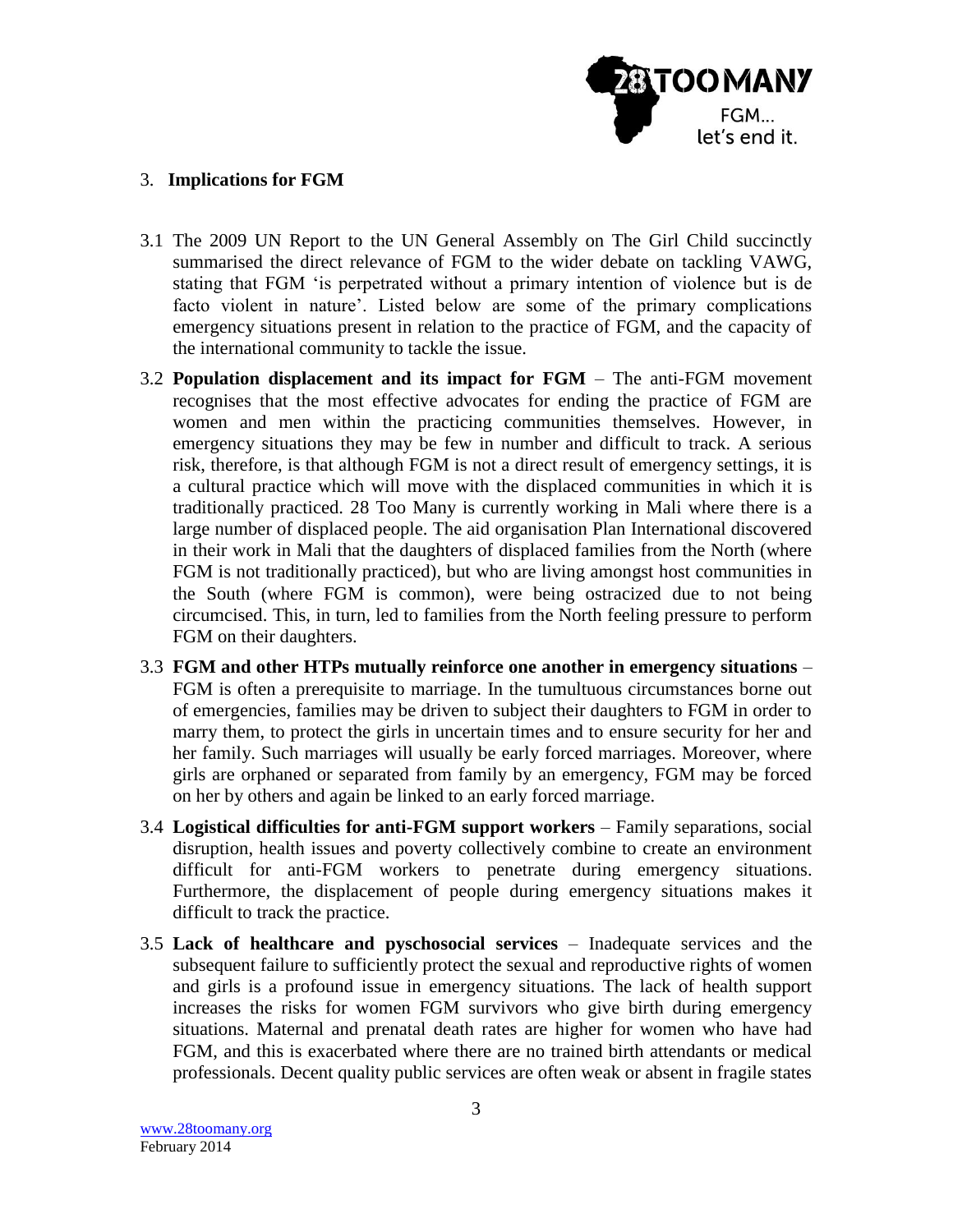

and conflict-affected areas, inhibiting girls' and women's access to assistance when FGM has taken place. Poor sanitation in emergency environments further complicates the issue. Moreover, poor girls and women are likely to face economic barriers to accessing services that require transport, and cultural barriers further hamper their ability to gain access. As an example of stretched services, when 28 Too Many visited the Dadaab refugee camp on the Kenya – Somali border in 2011, there were 3 trained psychologists to provide support to over 250,000 Somali refugees amongst whom there is a very high prevalence of FGM.

- 3.6 **Consequences relating to other forms of VAWG** FGM falls within the specific category of Harmful Traditional Practices (HTPs) but given the impact (physical and emotional) on girls and women who have had FGM other forms of sexual violence can have serious complications for FGM survivors. For example, research shows that incidences of rape increases in emergency situations and violent forced sex can be especially dangerous for women who have had FGM. When women has had Type III FGM (infibulation), forced penetrative sex can cause severe physical trauma, haemorrhage, shock and in some cases death. This risk is much worse as health support may be limited or non-existent in emergencies. Case studies recorded by 28 Too Many have illustrated the exaggerated complications associated with sexual violence against women and girls with FGM. In refugee camps in Sudan girls as young as ten were found pregnant as a result of rape, having undergone FGM as young children, almost dying in childbirth. There are obviously specific physical and psychological complications associated with pregnancy and childbirth in young girls, particularly for those who have undergone FGM. With occurrences of rape increasing during crisis situations, including the rape of young girls, there will be a corresponding increase in young mothers and childbirth complications associated with FGM. In further case studies from Nigeria, vulnerable and displaced women and girls reported being forced to have FGM to prepare them for prostitution which was their only means of survival.
- 3.7 **FGM becomes a secondary concern in the eyes of the international community in times of crisis** - Despite evidence that the practice is rife in emergency situations; the urgent need for basic provisions (food, water, basic healthcare) takes precedent. The anti-FGM community focuses on a goal of shifting a social norm, a long process of working closely and patiently with local communities, and emergency situations present serious logistical difficulties in this regard due to the breakdown of community support structures. Therefore, it is unlikely that any interventions to tackle FGM will continue and it will be some time before there is stability and resources to restart previously formed programmes.
- 3.8 **Disruption to the education of girls**  Research has shown a clear correlation between education and the practice of FGM. FGM rates are lower for girls who remain in education and educated women less likely to subject their daughters to FGM. In emergency situations girls are taken out of education and are more at risk from FGM. 28 Too Many's research into FGM in Ethiopia, for example, revealed a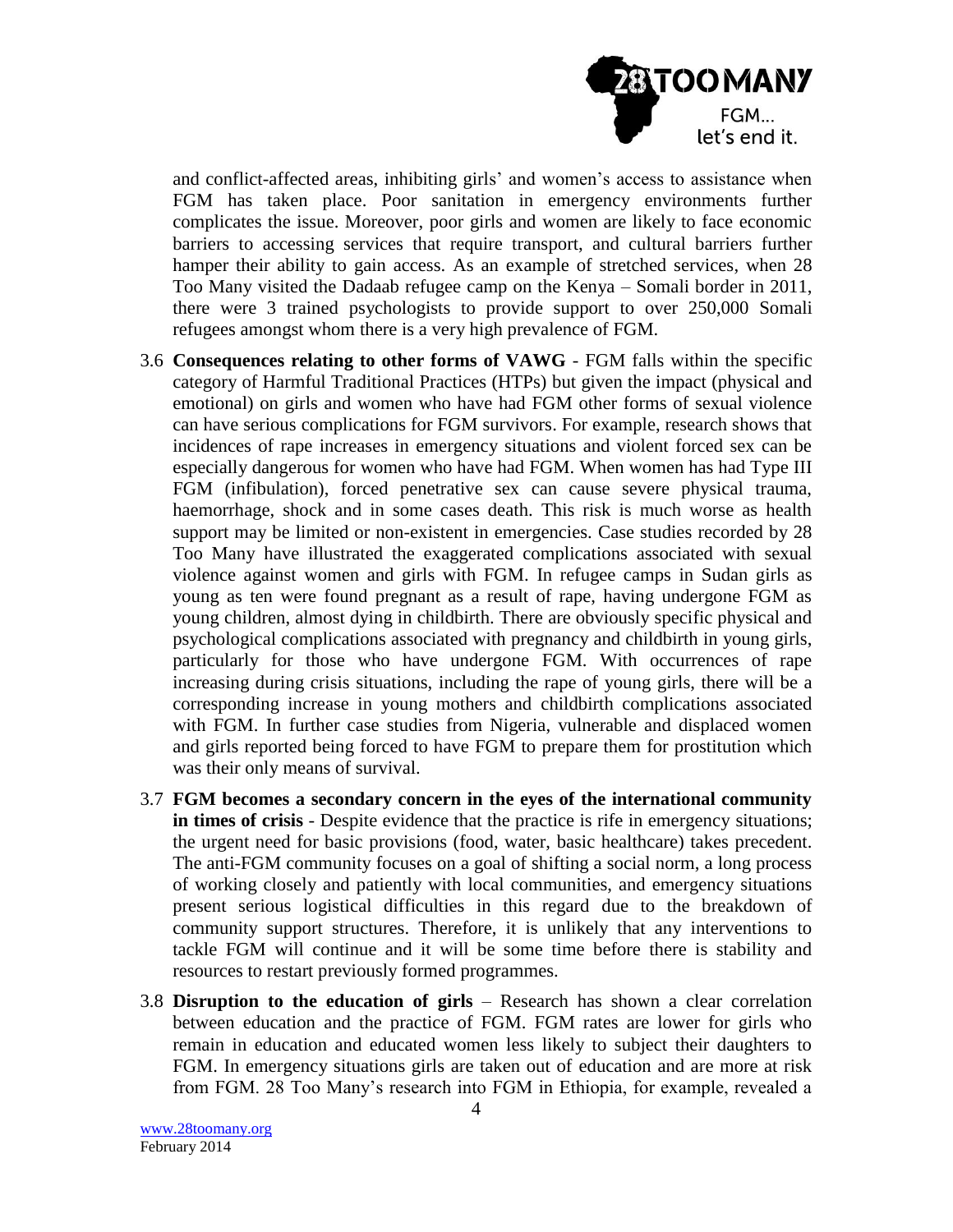

definitive decrease in FGM in Ethiopia with the level of a woman's education; 18.7% of women with secondary education have a daughter who has undergone FGM, compared to 41.3% with no education. This evidence indicates that education has a positive impact on the choices women are making when considering FGM for their daughters and choosing to undergo the procedure for themselves. The disruption to structured systems of education means that for girls taken out of education there are limited opportunities to learn about the health risks associated with FGM. Similarly, in Kenya, proportions of women undergoing FGM have declined with age, indicating a decline in popularity amongst younger generations, primarily attributed to improvements made to education.

3.9 **Impact of prolonged conflict and disruption** – In order to take steps towards combating sexual violence against women and children in conflict situations is important to use participatory and responsive strategies that cover multiple and specific community needs. In Somalia, very few systematically designed, multi-year and goal-oriented anti-FGM projects have been implemented. Most agencies are involved in a series of activities targeting multiple audiences in multiple sites (i.e. urban centres, camps for internally displaced persons, nomadic and rural communities) and a lack of resources along with disruption caused through conflict has resulted in activities remaining ad hoc and limited. A prevalence rate survey carried out in 1993 in Somalia's five major cities showed that 98 percent of women have been subjected to FGM and that up to 90 percent had undergone infibulation. It is clear that a lack of stability within Somalia and sparse resources has a negative impact on efforts to stop FGM. Amongst more stable countries like Tanzania it has been shown that a prolonged and consistent, multifaceted approach undertaken within communities has been successful in the decline in the prevalence of FGM, including raising awareness and changing attitudes towards the practice. Tanzania's Demographic Health Survey in 2010 found that 14.6 per cent of females aged 15 to 49 had undergone FGM and that 84 four per cent of females and 79 per cent of males believe that FGM should be stopped in the communities where it is practiced.

#### **4. Recommendations**

4.1 FGM is a Harmful Tradition Practice and a form of sexual violence which constitutes a major concern within the wider VAWG debate. As with other forms of VAWG, the risk of FGM increases in emergency situations where there is often a breakdown in law and order and no protection systems from the state, and the consequences of the practice proliferate. The above briefing notes have highlighted numerous issues which need to be addressed by the anti-FGM community in order to better safeguard girls and women in emergency situations.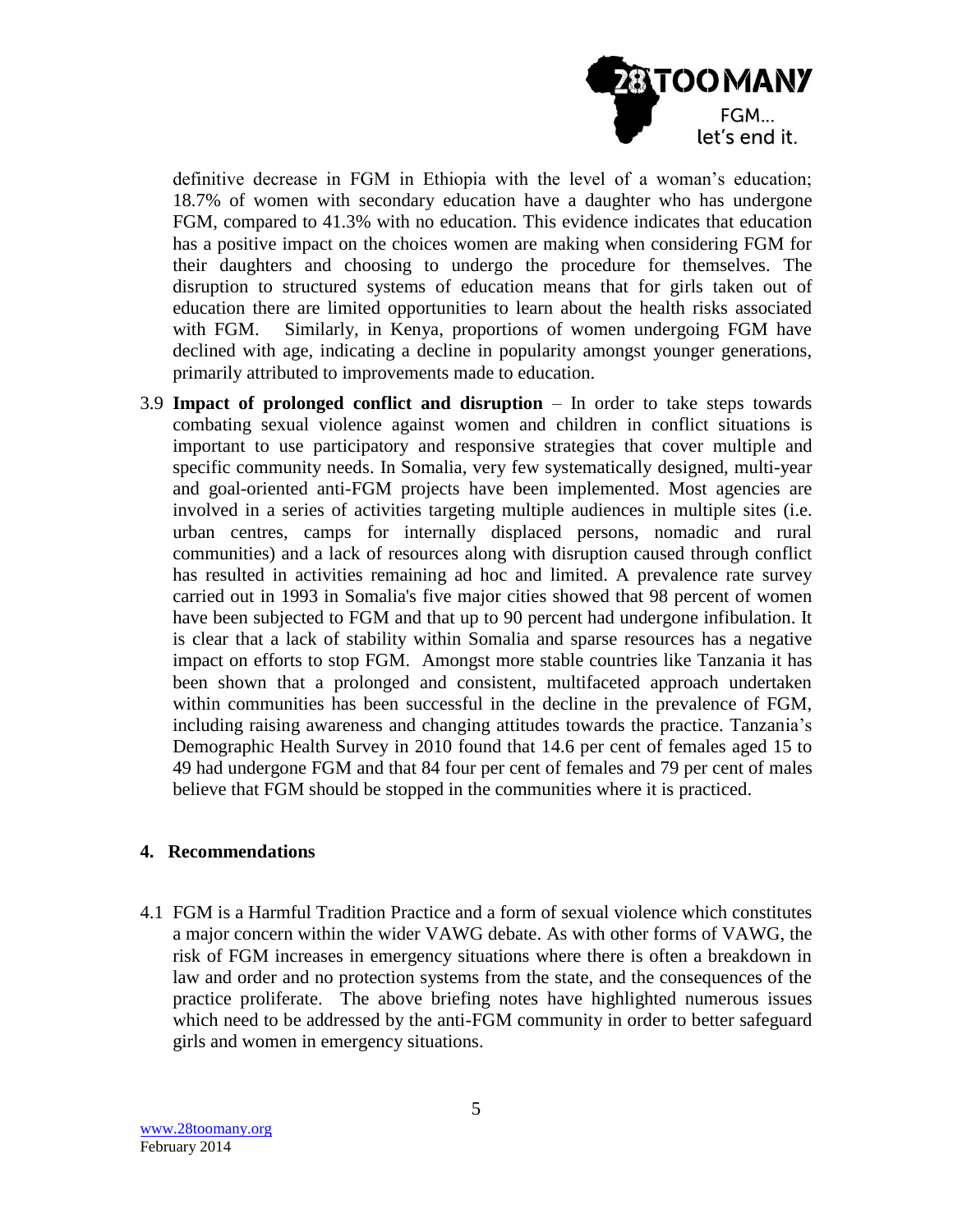

- 4.2 Anti-FGM programming should be explicitly incorporated into all areas of emergency – preparedness, response and recovery. That is to say, efforts to protect the rights of the girl must take into account the pre-emergency, emergency and postemergency environments, thus providing a holistic approach encompassing prevention, advocacy, rehabilitation and counselling.
- 4.3 Policy makers and those responsible for programming in emergency situations need to formulate plans to address violence against women in crisis situations which consider the needs of those who have undergone FGM or are at risk. The approach to this challenging area of work should also take into account the following:
- 4.3.1 Additional measures relating to FGM and other HTPs are needed when operating in emergency settings – Fully integrated services must be made available to girls and women in refugee camps. The need to coordinate efforts among international and local partners working in conflict zones and emergency situations. The provision of a comprehensive range of services – health, psychosocial support and counselling, education.
- 4.3.2 Increased monitoring The need to focus on promoting the end of FGM in communities into which refugee (or IDP) girls and women integrate. If not, this could see the spread of FGM into neighbouring countries – which will create further logistical challenges in terms of accessing affected and at-risk girls.
- 4.3.3 Capacity building for governments and INGOs who respond to emergency situations will prove to be integral – Staff tend to be experienced in aid, relief, medical and humanitarian work. They may not be trained on gender issues, violence against women and traditional harmful practices such as FGM. General awareness, capacity building and availability of specialist support is critical. For example, nurses and doctors must have knowledge of FGM and other harmful traditional practices and be fully trained to deal with the full range of physical and emotional complications. In addition, to ensure an effective transition from relief to sustainable development, it is vital that experts who go to a region as part of an emergency aid team train local support workers to provide ongoing care.
- 4.3.4 The importance of education A primary focus of the anti-FGM campaign must remain improving girls and women's access to education, particularly in emergency-prone regions. Approaches which educate women and girls about their human rights and legal rights, and support them to claim these rights, will prove crucial to the long-term goal of eradicating the practice. 28 Too Many's experience has shown that improving the social and economic status of women enables them to make choices more independently for themselves and their daughters, increasing the likelihood of a move away from FGM and other HTPs.
- 4.3.5 Include host and displaced populations in anti-FGM programmes In the context of displacement, it is important to ensure that both host communities and displaced communities are targeted with programming work to support the